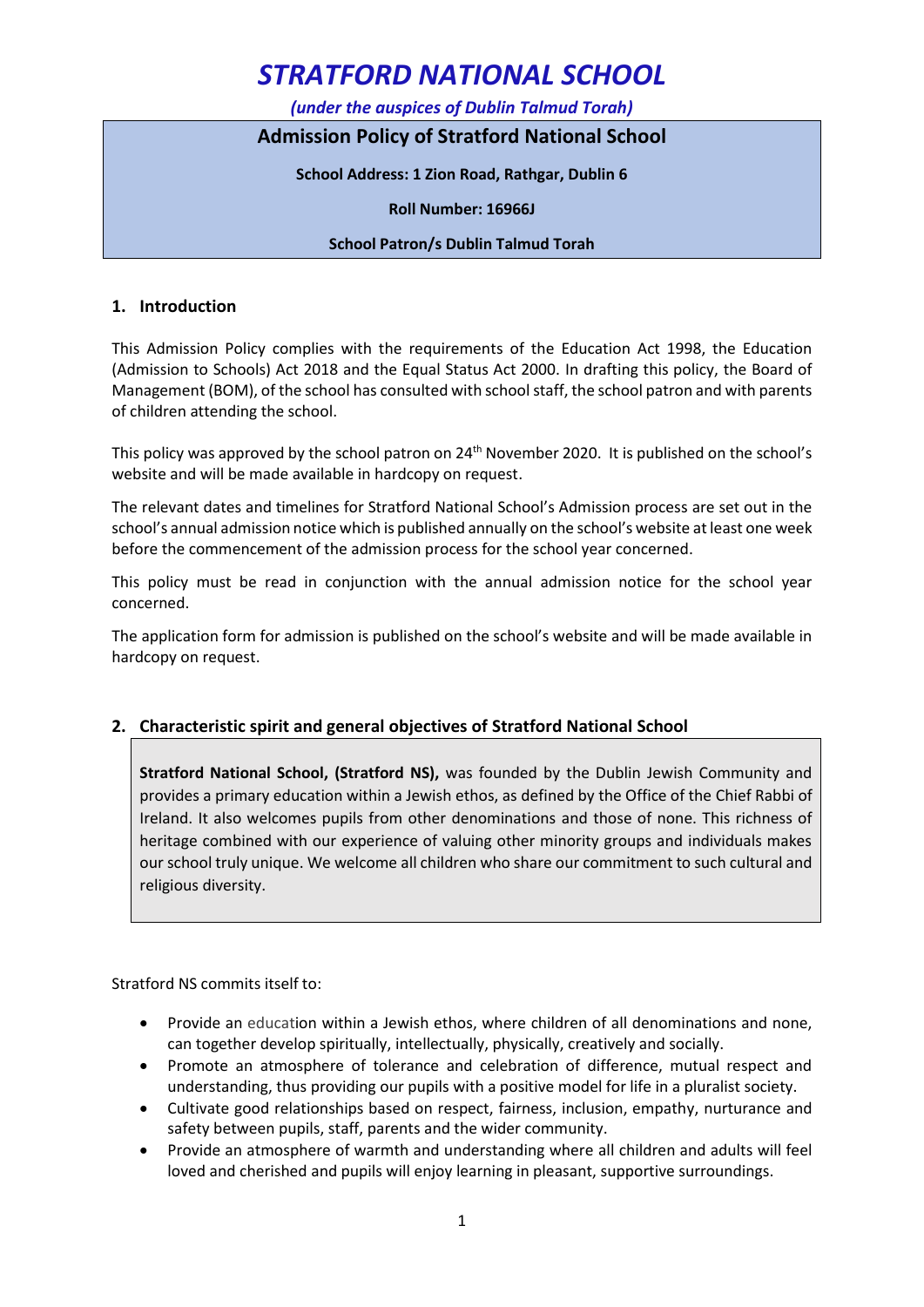## *(under the auspices of Dublin Talmud Torah)*

- Welcome and encourage constructive communication between parents and teachers, in our shared commitment to our children's welfare
- Grá dar n-oidhreacht a chothú, go háirithe ár dteanga, ar gcultur agus ar gcluichí féin (*Develop a love of our heritage, especially our language, culture and games).*
- Promote respect for the individual's needs, abilities and uniqueness and foster self-esteem.
- Awaken in our school community an appreciation and responsibility for our environment.
- Provide a holistic education enabling our pupils to reach their full potential as human beings.
- Provide a safe and secure environment for all children, staff and wider community.

### **3. Admission Statement**

Stratford NS will not discriminate in its admission of a student to the school on any of the following:

- (a) the gender ground of the student or the applicant in respect of the student concerned,
- (b) the civil status ground of the student or the applicant in respect of the student concerned,
- (c) the family status ground of the student or the applicant in respect of the student concerned,
- (d) the sexual orientation ground of the student or the applicant in respect of the student concerned,
- (e) the religion ground of the student or the applicant in respect of the student concerned,
- (f) the disability ground of the student or the applicant in respect of the student concerned,
- (g) the ground of race of the student or the applicant in respect of the student concerned,
- (h) the Traveller community ground of the student or the applicant in respect of the student concerned, or
- (i) the ground that the student or the applicant in respect of the student concerned has special educational needs

As per section 61 (3) of the Education Act, 'civil status ground', 'disability ground', 'discriminate', 'family status ground', 'gender ground', 'ground of race', 'religion ground', 'sexual orientation ground' and 'Traveller community ground' shall be construed in accordance with section 3 of the Equal Status Act 2000.

#### **Additional information**

#### *Primary schools receiving applications from applicants of a minority religion*

Stratford NS is a school whose objective is to provide education in an environment which promotes certain religious values and does not discriminate where it admits a student of the Jewish faith in preference to others in accordance with section 7A of the Equal Status Act 2000.

#### *All denominational schools*

Stratford NS is a school whose objective is to provide education in an environment which promotes certain religious values and does not discriminate where it refuses to admit as a student a person who is not of the Jewish faith and it is proved that the refusal is essential to maintain the ethos of the school.

### **4. Categories of Special Educational Needs Catered for in the School/Special Class**

Stratford NS is not a special school and does not have a Special class attached.

### **5. Admission of Students**

This school shall admit each student seeking admission except where: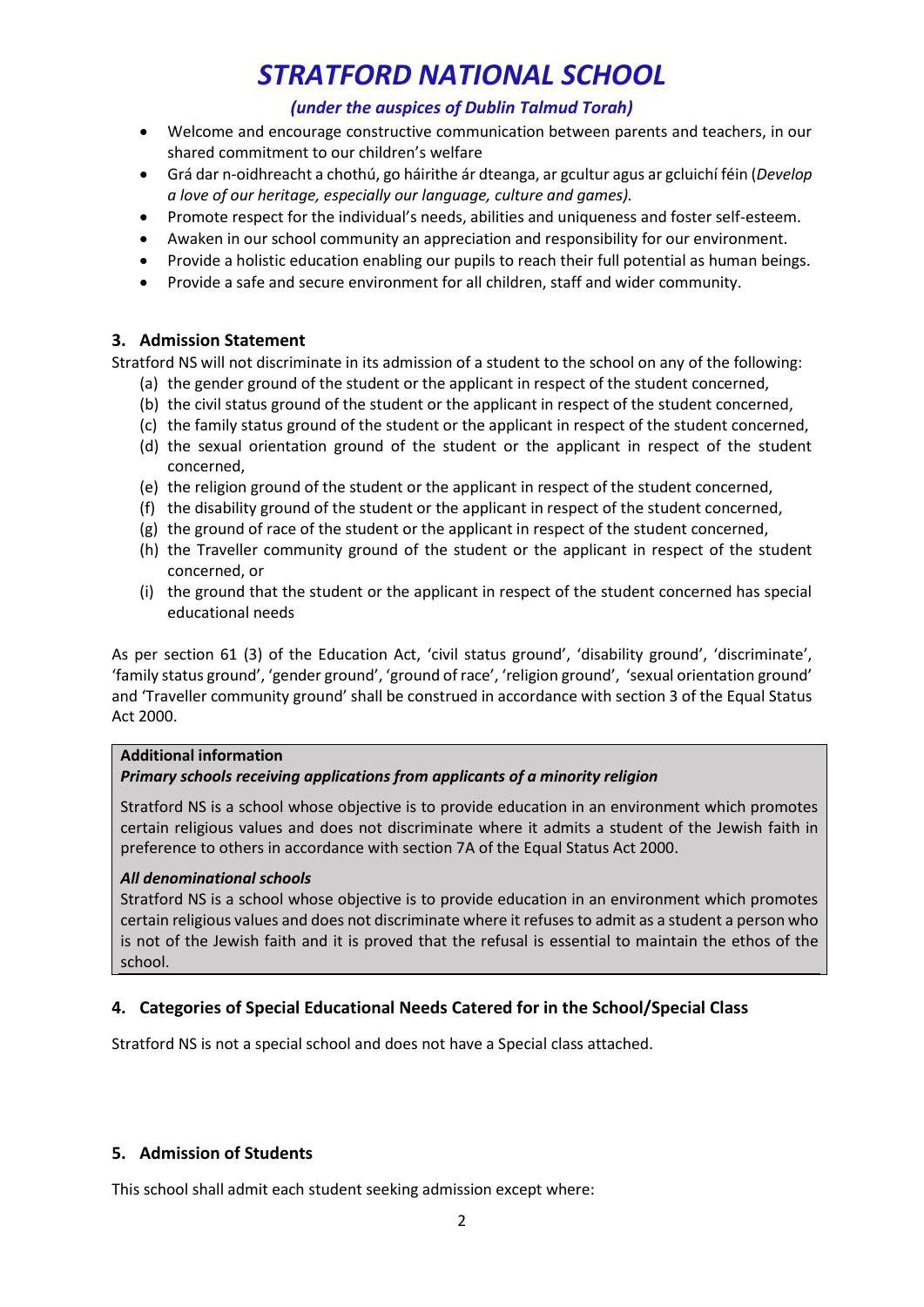## *(under the auspices of Dublin Talmud Torah)*

- (a) the school is oversubscribed, (please see section 6 below)
- (b) a parent of a student when required by the principal in accordance with Section 23(4) of the Education (Welfare) Act 2000, fails to confirm in writing that the code of behaviour of the school is acceptable to him/her and that he/she shall make all reasonable efforts to ensure compliance with such code by the student.

Originally founded by the Jewish community, today, Stratford NS welcomes students of all faiths and none. This commitment to cultural and religious diversity is what makes our school truly unique.

Stratford NS may refuse to admit as a student a person who is not of the Jewish faith where it is proved that the refusal is essential to maintain the ethos of the school.

Applicant children must be at least four years of age on or before **April 30th** of the school commencement year. In exceptional circumstances, a Jewish child whose birthday is on or between  $1^{st}$  May and 31<sup>st</sup> August and who is 4 on 31st August in the year of enrolment will be eligible for admission where, in the opinion of the School Principal, that child is ready and able for primary school admission.

Our school supports the principles of inclusiveness. Likewise, we recognise the principle of access to and participation in the school and parental choice in the area of enrolment. We respect diversity of values, beliefs, traditions, languages and ways of life.

However, in the event of significant and enduring educational needs parents should engage with the school as early as possible to determine how or if our resources can be redeployed to provide an appropriate learning environment. Some students might be better supported by alternative specialist units, enhanced resources and/or facilities we currently do not provide.

## **6. Oversubscription**

In the event, that the school is oversubscribed, the school will, in deciding on applications for admission, apply the following selection criteria in the order listed below, to those applications that are received within the time line for receipt of applications, as set out in the School's Annual Admissions Notice:

### **Selection Criteria**

- 1. Jewish Students (halachic): Applicants must provide documentary evidence from an Orthodox Beth Din or Rabbinate.
- 2. Other Jewish Students: Applicants must provide documentary evidence from a recognised Jewish synagogue or authority.
- 3. Siblings of current pupils of Stratford National School and children of staff of Stratford National School. *If the class is over-subscribed on the basis of this criterion, then places will be allocated on the basis of age, starting with the oldest applicant, until all places are allocated.*
- 4. Children of Staff in Stratford NS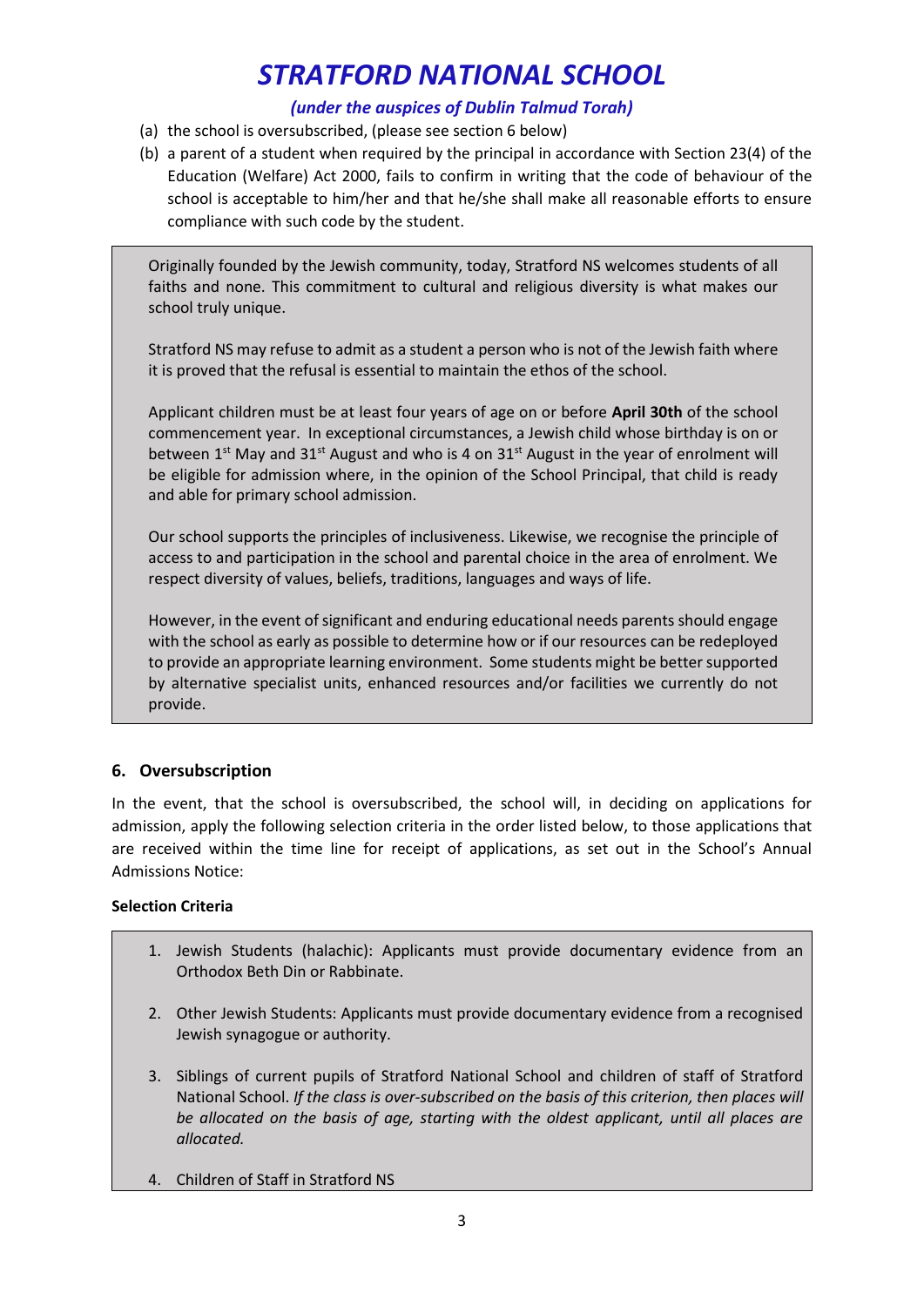*(under the auspices of Dublin Talmud Torah)*

- 5. Siblings of current pupils of Stratford College which shares the common educational philosophy and ethos of Stratford National School and children of staff of Stratford College.
- 6. Geographical proximity 3km from Stratford NS
- 7. Others

If space is still available, class numbers are completed from the waiting list, which is compiled and ordered according to the date of receipt of the original application. The criteria are listed in order of priority when spaces are allocated under criterion 1 and space is still available, then criterion 2 comes into play and so on. This prioritization proceeds until all places have been allocated.

In the event that there are two or more students tied for a place or places in any of the selection criteria categories above (the number of applicants exceeds the number of remaining places), the following arrangements will apply: **Random Selection by Lottery**

All children enrolled are expected to comply with and support the school's Code of Behaviour, as well as the school's designated policies on curriculum, organisation and management.

Stratford NS provides a waiting list maintained in priority order and valid for one school year.

### **7. What will not be considered**

In accordance with section 62(7)(e) of the Education Act, the school will not consider any of the following in deciding on applications for admission or when placing a student on a waiting list for admission to the school:

- (a) a student's prior attendance at a pre-school or pre-school service, including naíonraí,
- (b) the payment of fees or contributions (howsoever described) to the school;
- (c) a student's academic ability, skills or aptitude;
- (d) the occupation, financial status, academic ability, skills or aptitude of a student's parents;
- (e) a requirement that a student, or his or her parents, attend an interview, open day or other meeting as a condition of admission;
- (f) a student's connection to the school by virtue of a member of his or her family attending or having previously attended the school; (other than, in the case of the school wishing to include a selection criteria based on siblings of a student attending the school)
- (g) the date and time on which an application for admission was received by the school,

This is subject to the application being received at any time during the period specified for receiving applications set out in the annual admission notice of the school for the school year concerned.

*\**This is subject to the application being received at any time during the period specified for receiving applications set out in the annual admission notice of the school for the school year concerned.

This is also subject to the school making offers based on existing waiting lists (up until 31 $\rm{st}$  January 2025 only). Places will be allocated in accordance with our current admissions policy.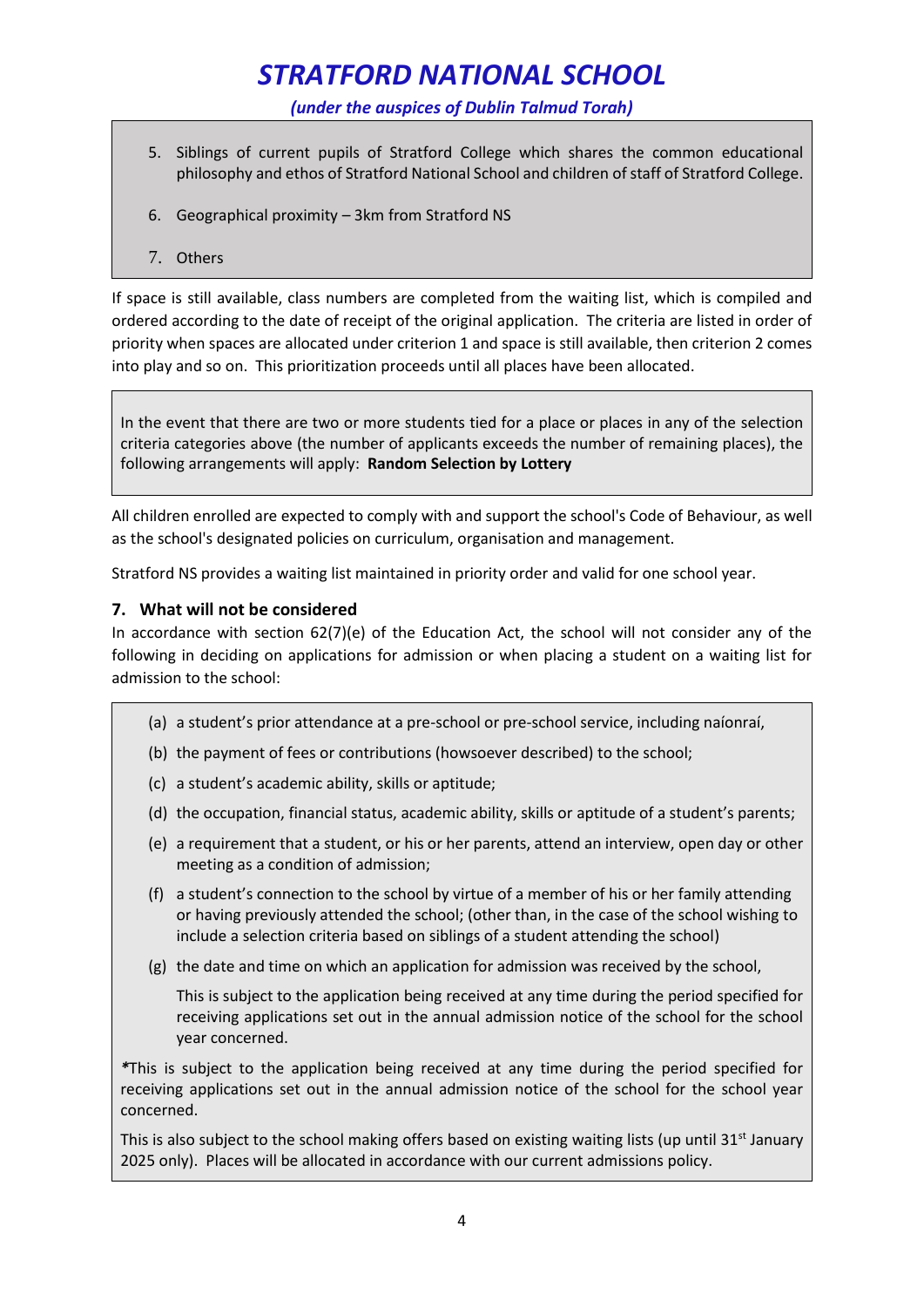## *(under the auspices of Dublin Talmud Torah)*

## **8. Decisions on Applications**

All decisions on applications for admission to Stratford NS will be based on the following:

- Our school's admission policy
- The school's annual admission notice (where applicable)
- The information provided by the applicant in the school's official application form received during the period specified in our annual admission notice for receiving applications

Selection criteria that are not included in our school admission policy will not be used to make a decision on an application for a place in our school. Please see section 14 below in relation to applications received outside of the admissions period and section 15 below in relation to applications for places in years other than the intake group.

## **9. Notifying Applicants of Decisions**

Applicants will be informed in writing as to the decision of the school, within the timeline outlined in the Annual Admissions Notice.

If a student is not offered a place in our school, the reasons why they were not offered a place will be communicated in writing to the applicant, including, where applicable, details of the student's ranking against the selection criteria and details of the student's place on the waiting list for the school year concerned.

Applicants will be informed of the right to seek a review/right of appeal of the school's decision (see section 18-19 below for further details).

## <span id="page-4-0"></span>10. **Acceptance of an offer of a place by an applicant**

Parents who receive an offer of a place at Stratford NS must indicate in **writing** that they accept the offer.

In accepting an offer of admission from Stratford NS, you must indicate:

- I. whether or not you have accepted an offer of admission for another school or schools. If you have accepted such an offer, you must also provide details of the offer or offers concerned and
- II. whether or not you have applied for and awaiting confirmation of an offer of admission from another school or schools, and if so, you must provide details of the other school or schools concerned.

## **11. Circumstances in which offers may not be made or may be withdrawn**

An offer of admission may not be made or may be withdrawn by Stratford NS where—

- (i) it is established that information contained in the application is false or misleading.
- (ii) an applicant fails to confirm acceptance of an offer of admission on or before the date set out in the annual admission notice of the school.
- (iii) the parent of a student, when required by the principal in accordance with section 23(4) of the Education (Welfare) Act 2000, fails to confirm in writing that the code of behaviour of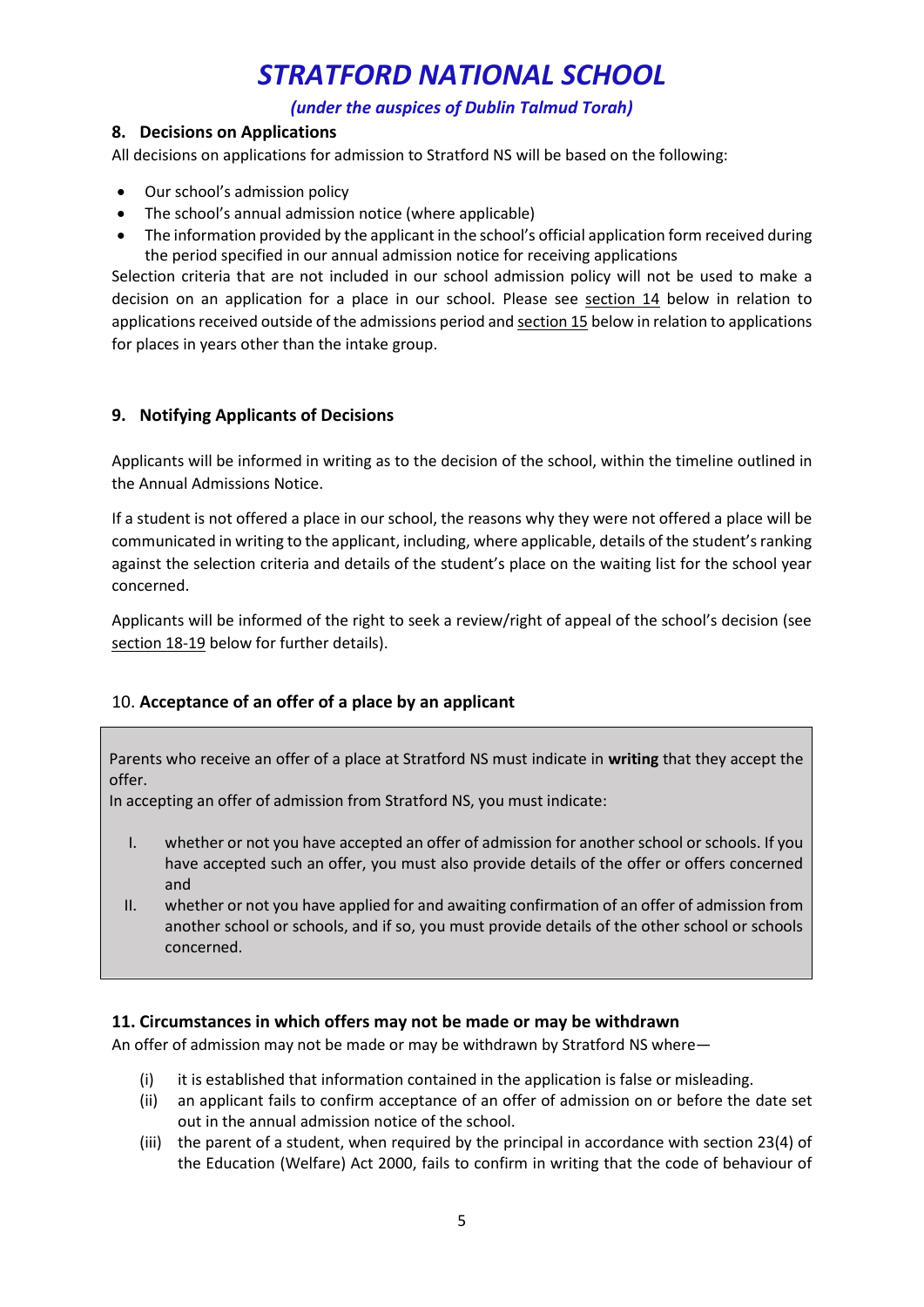## *(under the auspices of Dublin Talmud Torah)*

the school is acceptable to him or her and that he or she shall make all reasonable efforts to ensure compliance with such code by the student; or

(iv) an applicant has failed to comply with the requirements of 'acceptance of an offer' as set out in **Section 10** above.

## **12. Sharing of Data with other Schools**

Applicants should be aware that section 66(6) of the Education (Admission to Schools) Act 2018 allows for the sharing of certain information between schools in order to facilitate the efficient admission of students. Section 66(6) allows a school to provide a patron or another board of management with a list of the students in relation to whom—

- an application for admission to the school has been received.
- an offer of admission to the school has been made, or
- an offer of admission to the school has been accepted.

The list may include any or all the following:

- the date on which an application for admission was received by the school;
- the date on which an offer of admission was made by the school;
- the date on which an offer of admission was accepted by an applicant;
- a student's personal details including his or her name, address, date of birth and personal public service number (PPS number) (within the meaning of section 262 of the Social Welfare Consolidation Act 2005).

### **13. Waiting list in the event of Oversubscription**

In the event of there being more applications for the school year concerned than places available, a waiting list of students whose application for admission to Stratford NS was unsuccessful due to the school being oversubscribed will be compiled and will remain valid for the school year in which admission is being sought.

Placement on the waiting list of Stratford NS is in the order of priority assigned to the students' applications after the school has applied the selection criteria in accordance with this admission policy.

Applicants whose applications are received after the closing date, outlined in the Annual Admission Notice, will be placed at the end of the waiting list in order of the date of receipt of the application and in the order of the priority assigned to the students' applications.

Offers of any subsequent places that become available for and during the school year in relation to which admission is being sought will be made to those students on the waiting list, in accordance with the order of priority in relation to which the students have been placed on the list.

### **14. Late Applications**

All applications for admission received after the closing date as outlined in the annual admission notice will be considered and decided upon in accordance with our school's admissions policy, the Education (Admissions to School) Act 2018 and any regulations made under that Act.

Late applicants will be notified of the decision in respect of their application not later than **three weeks**  after the date on which the school received the application. Late applicants will be offered a place if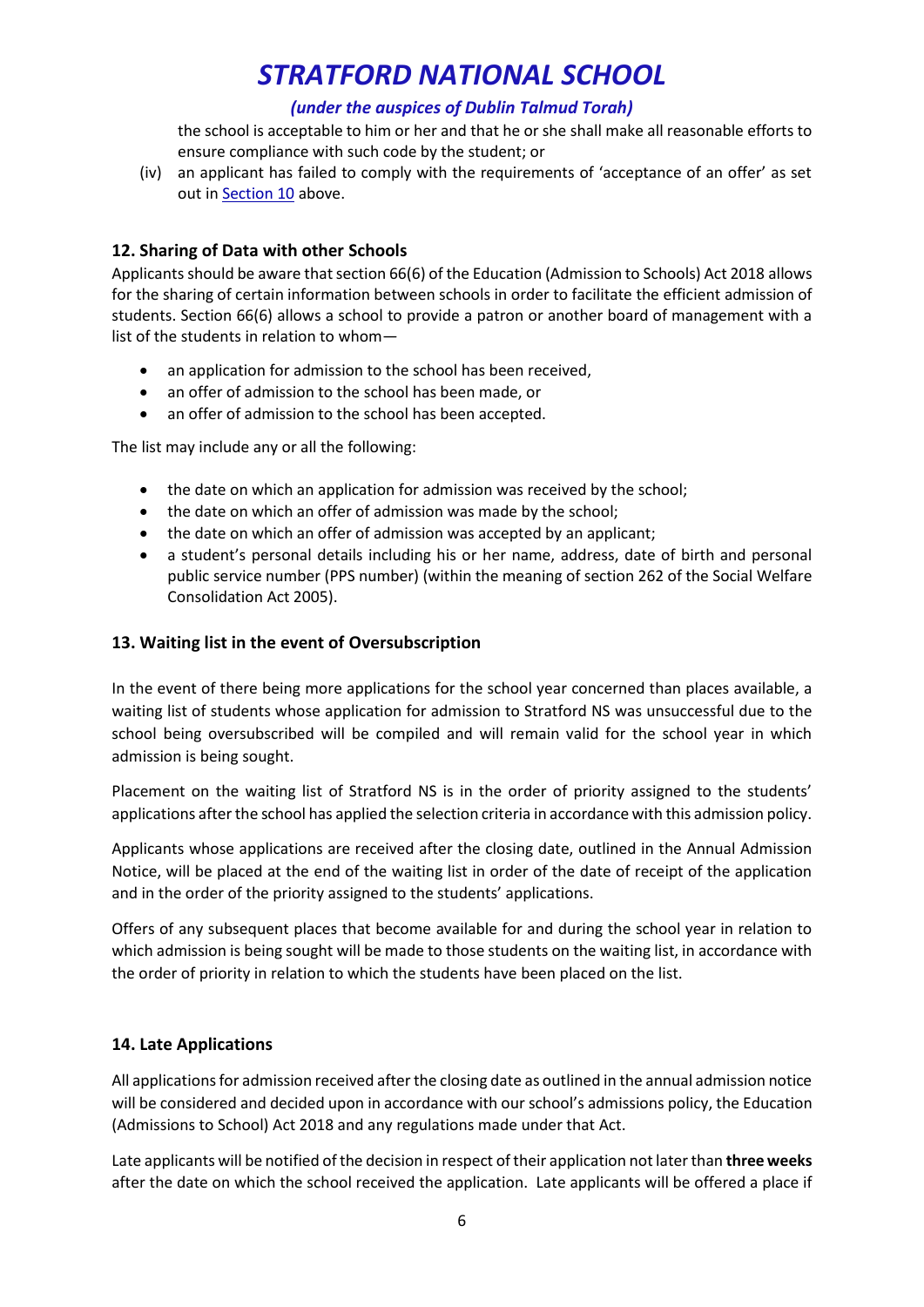## *(under the auspices of Dublin Talmud Torah)*

there is a place available. In the event that there is no place available, the name of the applicant will be added to the waiting list.

## **15. Procedures for Admission of Students to other years and during the school year**

- 1. Jewish Students (halachic): Applicants must provide documentary evidence from an Orthodox Beth Din or Rabbinate.
- 2. Other Jewish Students: Applicants must provide documentary evidence from a recognised Jewish synagogue or authority.
- 3. Siblings of current pupils of Stratford National School and children of staff of Stratford National School. *If the class is over-subscribed on the basis of this criterion, then places will be allocated on the basis of age, starting with the oldest applicant, until all places are allocated.*
- 4. Children of Staff in Stratford NS
- 5. Siblings of current pupils of Stratford College which shares the common educational philosophy and ethos of Stratford National School and children of staff of Stratford College.
- 6. Geographical proximity 3km from Stratford NS
- 7. Others

## **Transfers from Stratford NS**

Transfers from Stratford NS should be notified to the Principal in writing well in advance, ie. a term's notice.

### **8. Declaration in relation to the non-charging of fees**

The Board of Stratford National School or any persons acting on its behalf will not charge fees for, or seek payment or contributions (howsoever described), as a condition of:

- (a) an application for admission of a student to the school or
- (b) the admission or continued enrolment of a student in the school.

## 9. **Arrangements Regarding Students Not Attending Religious Instruction**

Pupils not receiving Jewish instruction are offered supervision on the yard from 8:50 a.m.

### **10. Review of Decisions by the Board of Management, (BOM)**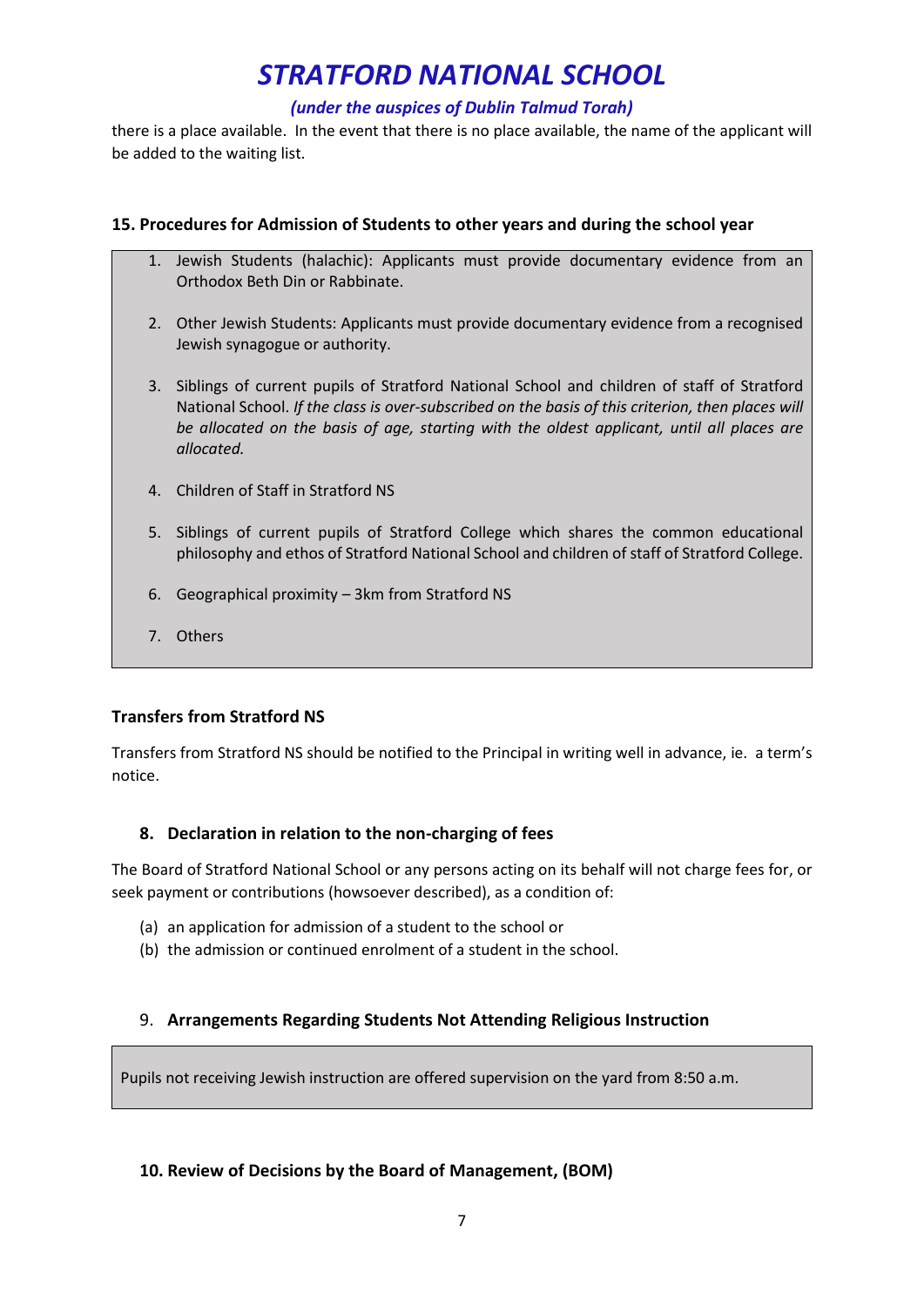## *(under the auspices of Dublin Talmud Torah)*

The parent of a pupil may request the BOM to review a decision to refuse admission. Such requests must be made in accordance with Section 29C of the Education Act, 2018.

The timeline within which such a review must be requested and the other requirements applicable to such reviews are set out in the procedures determined by the Minister under section 29B of the Education Act 2018 which are published on the website of the Department of Education and Skills.

The Board of Management will conduct such reviews in accordance with the requirements of the procedures determined under Section 29B and with section 29C of the Education Act 2018.

**Note:** Where an applicant has been refused admission due to the school being oversubscribed, the applicant **must request a review** of that decision by the BOM prior to making an appeal under section 29 of the Education Act 2018.

Where an applicant has been refused admission due to a reason other than the school being oversubscribed, the applicant **may request a review** of that decision by the BOM prior to making an appeal under section 29 of the Education Act 2018.

## **11. Right of Appeal**

Under Section 29 of the Education Act 2018, the parent of a pupil may appeal a decision of this school to refuse admission.

An appeal may be made under Section 29  $(1)(c)(i)$  of the Education Act 2018 where the refusal to admit was due to the school being oversubscribed.

An appeal may be made under Section 29  $(1)(c)(ii)$  of the Education Act 2018 where the refusal to admit was due a reason other than the school being oversubscribed.

Where an applicant has been refused admission due to the school being oversubscribed, the applicant **must request a review** of that decision by the Board of Management **prior to making an appeal** under section 29 of the Education Act 1998. (see Review of Decisions by the Board of Management.)

Where an applicant has been refused admission due to a reason other than the school being oversubscribed, the applicant **may request a review** of that decision by the Board of Management **prior to making an appeal** under section 29 of the Education Act 2018. (see Review of decisions by the Board of Management.)

Appeals under Section 29 of the Education Act 2018 will be considered and determined by an independent appeals committee appointed by the Minister for Education and Skills.

The timeline within which such an appeal must be made and the other requirements applicable to such appeals are set out in the procedures determined by the Minister under section 29B of the Education Act 1998 which are published on the website of the Department of Education and Skills.

### **12. Communication to Board of Management, (BOM)**

The Principal will report to the Board of Management regarding the process of enrolment in December each year and regularly thereafter until enrolment is complete. Where the Principal refuses admission to any applicant, by the authority delegated to her by the BOM in line with this policy, any such refusal shall be communicated to the BOM at the earliest opportunity.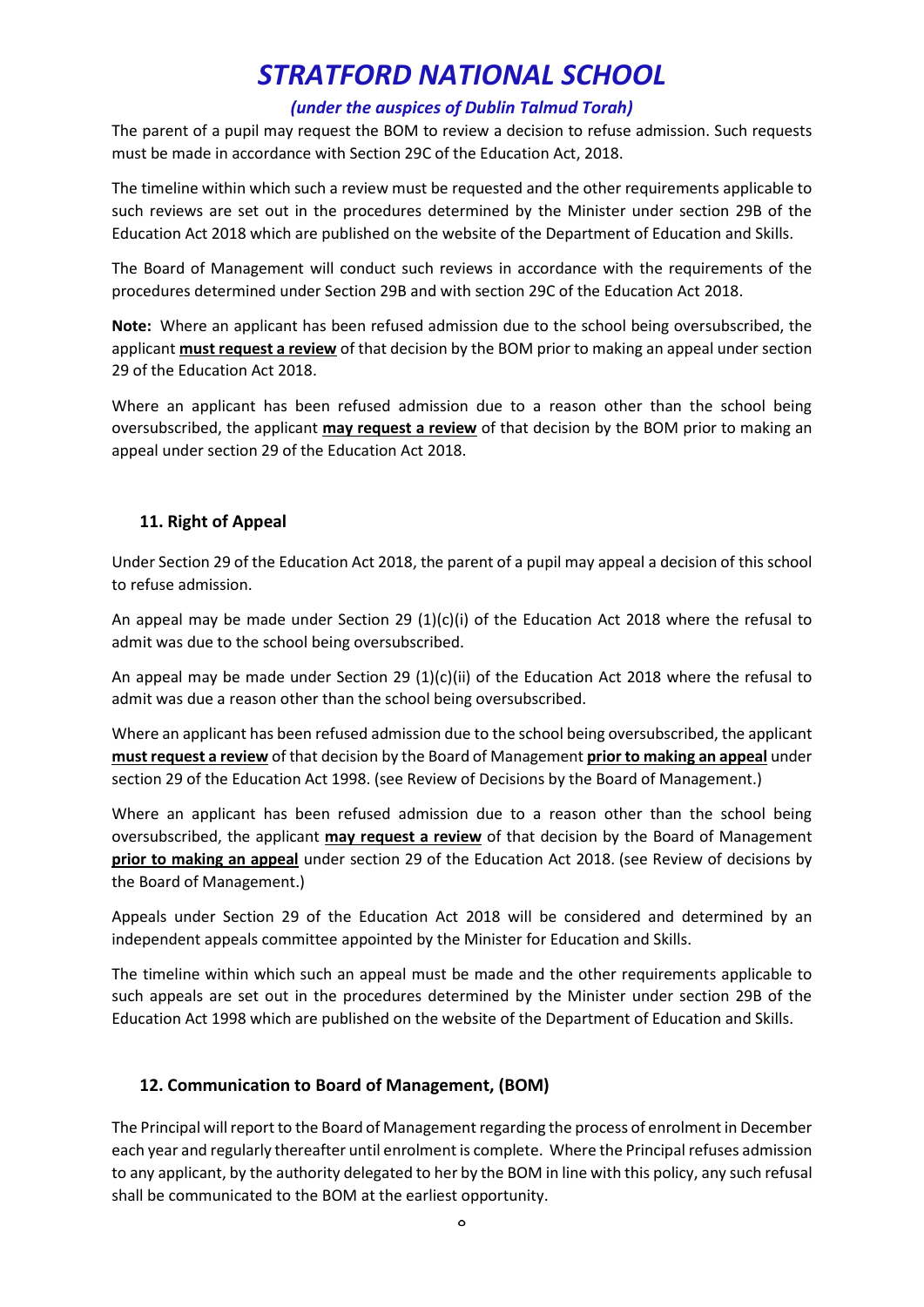## *(under the auspices of Dublin Talmud Torah)*

This policy will be reviewed by the staff and BOM regularly.

Signed \_\_\_\_\_\_\_\_\_\_\_\_\_\_\_\_\_\_\_\_\_\_\_\_\_\_\_\_\_\_\_\_\_ Date \_\_\_\_\_\_\_\_\_\_\_\_\_\_\_\_

Mr. Alan Green, Chairperson of Dublin Talmud Torah (Patron)

Signed \_\_\_\_\_\_\_\_\_\_\_\_\_\_\_\_\_\_\_\_\_\_\_\_\_\_\_\_\_\_\_\_\_ Date \_\_\_\_\_\_\_\_\_\_\_\_\_\_\_\_

 Mr. Daniel Miller, Chairperson, BOM

 Ms. Sarah Cormican Principal

Signed \_\_\_\_\_\_\_\_\_\_\_\_\_\_\_\_\_\_\_\_\_\_\_\_\_\_\_\_\_\_\_\_\_\_ Date \_\_\_\_\_\_\_\_\_\_\_\_\_\_\_\_\_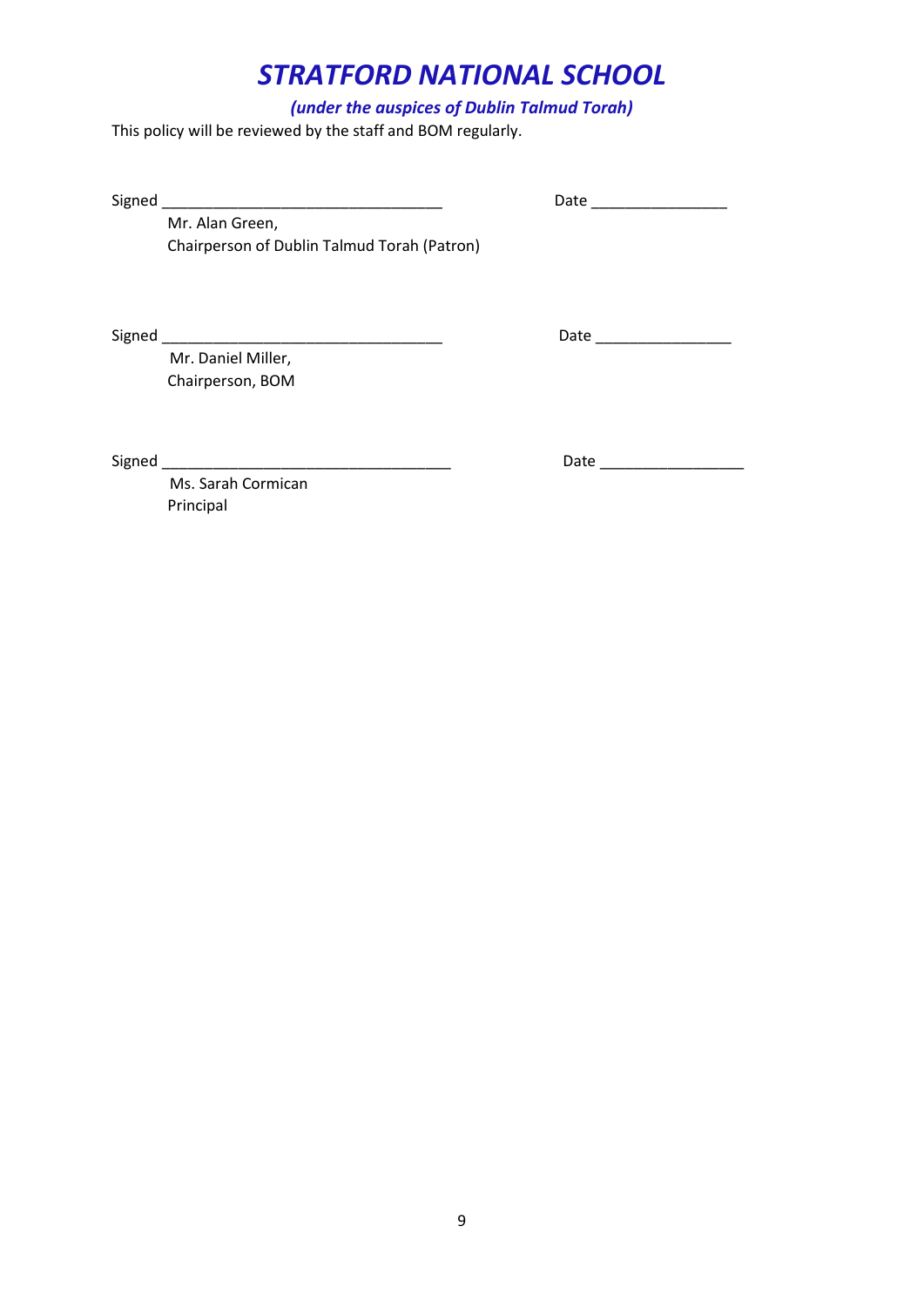*(under the auspices of Dublin Talmud Torah)*

## **Appendix 1**

### **STRATFORD NATIONAL SCHOOL ANNUAL ADMISSION NOTICE FOR 2022/23**

Copies of the school's **Admission Policy** and the **Application Form for Admission** for the 2022/23 school year are available as follows: –

To download at: www.stratfordns.ie

On request: By emailing admin@stratfordcollege.ie or writing to: Stratford National School, 1 Zion Road, Rathgar Dublin 6, D06E161

## **1. Application and Decision Dates for admission Stratford NS for 2021/22**

|    | The school will commence accepting applications for admission   | 15 <sup>th</sup> October 2021  |
|----|-----------------------------------------------------------------|--------------------------------|
|    | on.                                                             |                                |
| 2. | The school will cease accepting applications for                | 5 <sup>th</sup> November 2021  |
|    | admission on                                                    |                                |
| 3. | Applicants will be notified in writing of the decision on their | 15 <sup>th</sup> November 2021 |
|    | application by                                                  |                                |
| 4. | Applicants must confirm acceptance of an offer of admission by  | 22 <sup>nd</sup> November 2021 |
|    |                                                                 |                                |

Failure by an applicant to accept an offer by the 22<sup>nd</sup> November 2021 may result in the offer being withdrawn.

### **1. Number of places being made available in the 2021/22 school year**

| The number of places being made available in Junior Infants is | $16*$ |
|----------------------------------------------------------------|-------|
|                                                                |       |

*\*As our classes are multi-grade, places may be offered to applicants for Senior Infants, based on the selection criteria (Section 15). This may reduce the number of places available in Junior Infants. The maximum that will be considered in the combined Junior and Senior Infant group is 28.*

## **2. Number of places in Junior Infants for the 2022/23 school year which were offered and accepted before 1 February 2020**

| The number of places for Junior Infants that were offered and accepted prior to $\vert \mathbf{0} \vert$ |  |
|----------------------------------------------------------------------------------------------------------|--|
| the coming into operation of section 62 of the Education (Admission to Schools)                          |  |
| Act 2018 on 1 February 2020 is                                                                           |  |
|                                                                                                          |  |